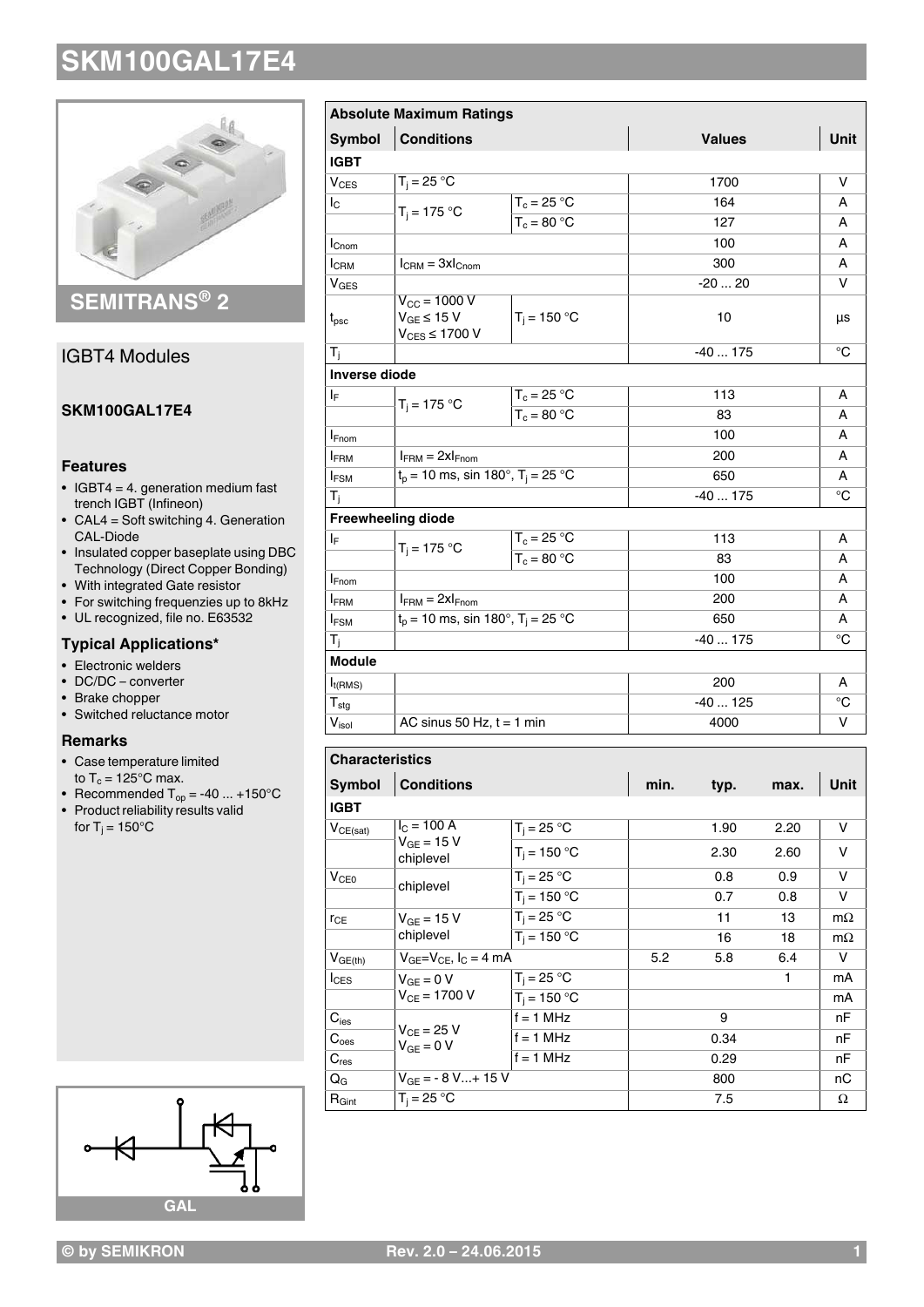

## **SEMITRANS® 2**

## IGBT4 Modules

## **SKM100GAL17E4**

### **Features**

- $\cdot$  IGBT4 = 4. generation medium fast trench IGBT (Infineon)
- $\bullet$  CAL4 = Soft switching 4. Generation CAL-Diode
- Insulated copper baseplate using DBC Technology (Direct Copper Bonding)
- With integrated Gate resistor
- For switching frequenzies up to 8kHz
- UL recognized, file no. E63532

## **Typical Applications\***

- Electronic welders
- DC/DC converter
- Brake chopper
- Switched reluctance motor

#### **Remarks**

- Case temperature limited to  $T_c = 125^{\circ}$ C max.
- Recommended  $T_{op} = -40 ... +150°C$
- Product reliability results valid for T $_{\rm j}$  = 150°C

| <b>Characteristics</b>     |                                                                                                                                                                                                                     |                 |      |       |       |           |
|----------------------------|---------------------------------------------------------------------------------------------------------------------------------------------------------------------------------------------------------------------|-----------------|------|-------|-------|-----------|
| <b>Symbol</b>              | <b>Conditions</b>                                                                                                                                                                                                   |                 | min. | typ.  | max.  | Unit      |
| $t_{d(on)}$                | $V_{\text{CC}} = 1200 V$                                                                                                                                                                                            | $T_i = 150 °C$  |      | 234   |       | ns        |
| t,                         | $I_C = 100 A$<br>$V_{GE} = +15/-15$ V<br>$R_{G \text{ on}} = 2 \Omega$<br>$R_{G \text{ off}} = 2 \Omega$<br>di/dt <sub>on</sub> = 2540 A/µs $T_i$ = 150 °C<br>$di/dt_{off} = 610 A/\mu s$<br>$du/dt = 5430 V/\mu s$ | $T_i = 150 °C$  |      | 39    |       | ns        |
| $E_{\text{on}}$            |                                                                                                                                                                                                                     | $T_i = 150 °C$  |      | 43    |       | mJ        |
| $t_{d(off)}$               |                                                                                                                                                                                                                     | $T_i = 150 °C$  |      | 657   |       | ns        |
| t <sub>f</sub>             |                                                                                                                                                                                                                     |                 |      | 136   |       | ns        |
| $E_{\text{off}}$           |                                                                                                                                                                                                                     | $T_i = 150 °C$  |      | 39    |       | mJ        |
| $R_{th(j-c)}$              | per IGBT                                                                                                                                                                                                            |                 |      | 0.234 | K/W   |           |
| <b>Inverse diode</b>       |                                                                                                                                                                                                                     |                 |      |       |       |           |
| $V_F = V_{EC}$             | $I_F = 100 A$                                                                                                                                                                                                       | $T_i = 25 °C$   |      | 2.00  | 2.40  | v         |
|                            | $V_{GE} = 0 V$<br>chiplevel                                                                                                                                                                                         | $T_i = 150 °C$  |      | 2.15  | 2.57  | v         |
| V <sub>F0</sub>            | chiplevel                                                                                                                                                                                                           | $T_i = 25 °C$   |      | 1.32  | 1.56  | v         |
|                            |                                                                                                                                                                                                                     | $T_i = 150 °C$  |      | 1.08  | 1.22  | v         |
| ľF                         | chiplevel                                                                                                                                                                                                           | $T_i = 25 °C$   |      | 6.8   | 8.4   | $m\Omega$ |
|                            |                                                                                                                                                                                                                     | $T_i = 150 °C$  |      | 11    | 14    | $m\Omega$ |
| <b>I</b> RRM               | $I_F = 100 A$                                                                                                                                                                                                       | $T_i = 150 °C$  |      | 86    |       | A         |
| $\mathsf{Q}_{\mathsf{rr}}$ | $di/dt_{off} = 2360$ A/ $\mu$ s<br>$V_{GE} = -15 V$                                                                                                                                                                 | $T_i = 150 °C$  |      | 34    |       | μC        |
| $E_{rr}$                   | $V_{CC}$ = 1200 V                                                                                                                                                                                                   | $T_i = 150 °C$  |      | 26    |       | mJ        |
| $R_{th(j-c)}$              | per diode                                                                                                                                                                                                           |                 |      |       | 0.504 | K/W       |
|                            | <b>Freewheeling diode</b>                                                                                                                                                                                           |                 |      |       |       |           |
| $V_F = V_{EC}$             | $I_F = 100 A$<br>$V_{GE} = 0 V$                                                                                                                                                                                     | $T_i = 25 °C$   |      | 2.00  | 2.40  | v         |
|                            | chiplevel                                                                                                                                                                                                           | $T_i = 150 °C$  |      | 2.15  | 2.57  | v         |
| $V_{F0}$                   | chiplevel                                                                                                                                                                                                           | $T_i = 25 °C$   |      | 1.32  | 1.56  | v         |
|                            |                                                                                                                                                                                                                     | $T_i = 150 °C$  |      | 1.08  | 1.22  | v         |
| ľF                         | chiplevel                                                                                                                                                                                                           | $T_i = 25 °C$   |      | 6.8   | 8.4   | $m\Omega$ |
|                            |                                                                                                                                                                                                                     | $T_i = 150 °C$  |      | 10.7  | 13.5  | $m\Omega$ |
| <b>I</b> RRM               | $I_F = 100 A$                                                                                                                                                                                                       | $T_i = 150 °C$  |      | 86    |       | A         |
| $\mathsf{Q}_{\mathsf{rr}}$ | $di/dt_{off} = 2360$ A/ $\mu$ s<br>$V_{GE} = \pm 15 V$                                                                                                                                                              | $T_i = 150 °C$  |      | 34    |       | $\mu$ C   |
| $E_{rr}$                   | $V_{CC} = 1200 V$                                                                                                                                                                                                   | $T_i = 150 °C$  |      | 26    |       | mJ        |
| $R_{th(j-c)}$              | per Diode                                                                                                                                                                                                           |                 |      |       | 0.504 | K/W       |
| Module                     |                                                                                                                                                                                                                     |                 |      |       |       |           |
| $L_{CE}$                   |                                                                                                                                                                                                                     |                 |      | 30    |       | nH        |
| $R_{CC'+EE'}$              | terminal-chip                                                                                                                                                                                                       | $T_C = 25 °C$   |      | 0.65  |       | $m\Omega$ |
|                            |                                                                                                                                                                                                                     | $T_C = 125 °C$  |      | 1.09  |       | $m\Omega$ |
| $R_{th(c-s)}$              | per module                                                                                                                                                                                                          |                 |      | 0.04  | 0.05  | K/W       |
| $M_{\rm s}$                | to heat sink M6                                                                                                                                                                                                     |                 | 3    |       | 5     | Nm        |
| $M_t$                      |                                                                                                                                                                                                                     | to terminals M5 | 2.5  |       | 5     | Nm        |
|                            |                                                                                                                                                                                                                     |                 |      |       |       | Nm        |
| w                          |                                                                                                                                                                                                                     |                 |      |       | 160   | g         |

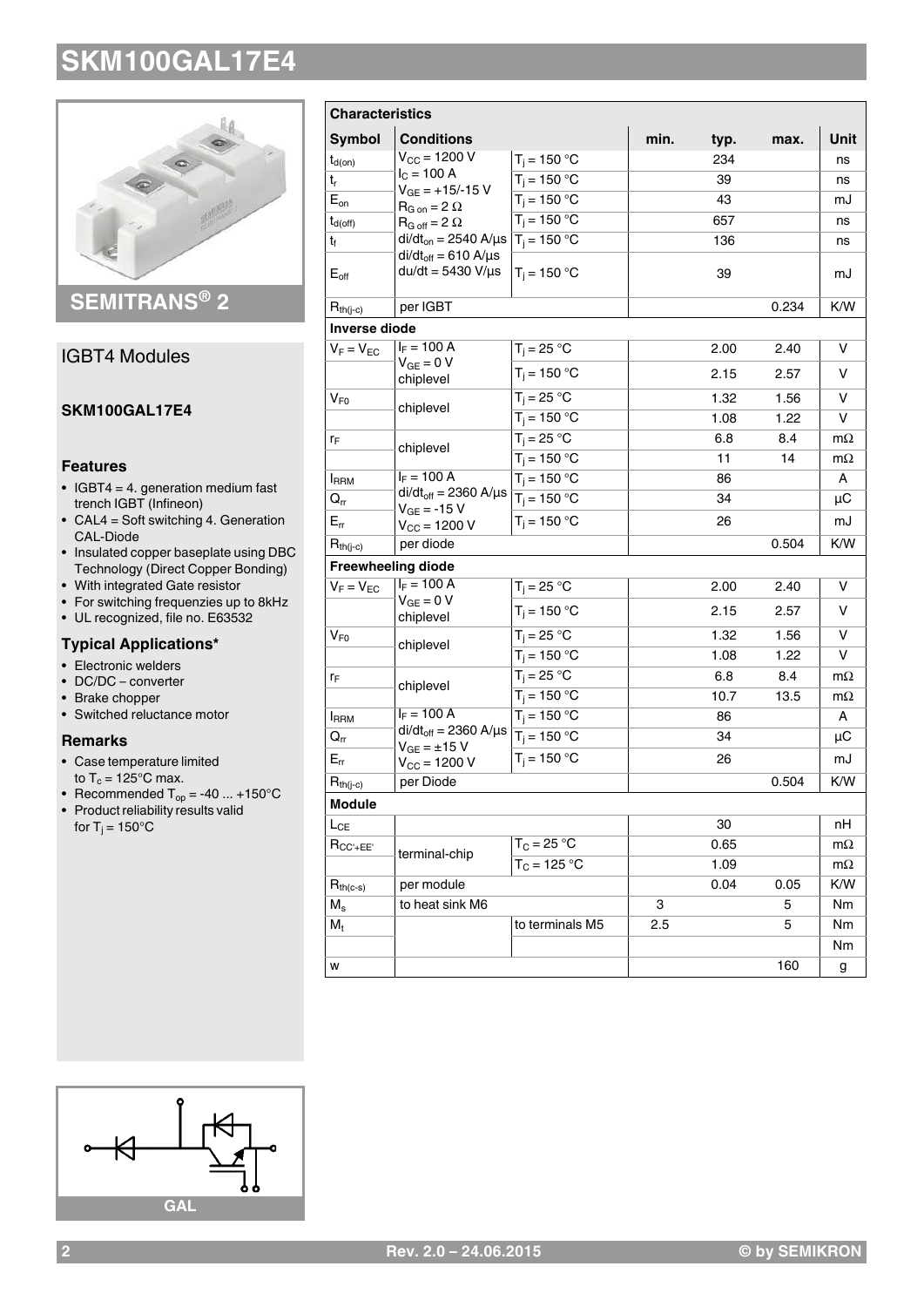









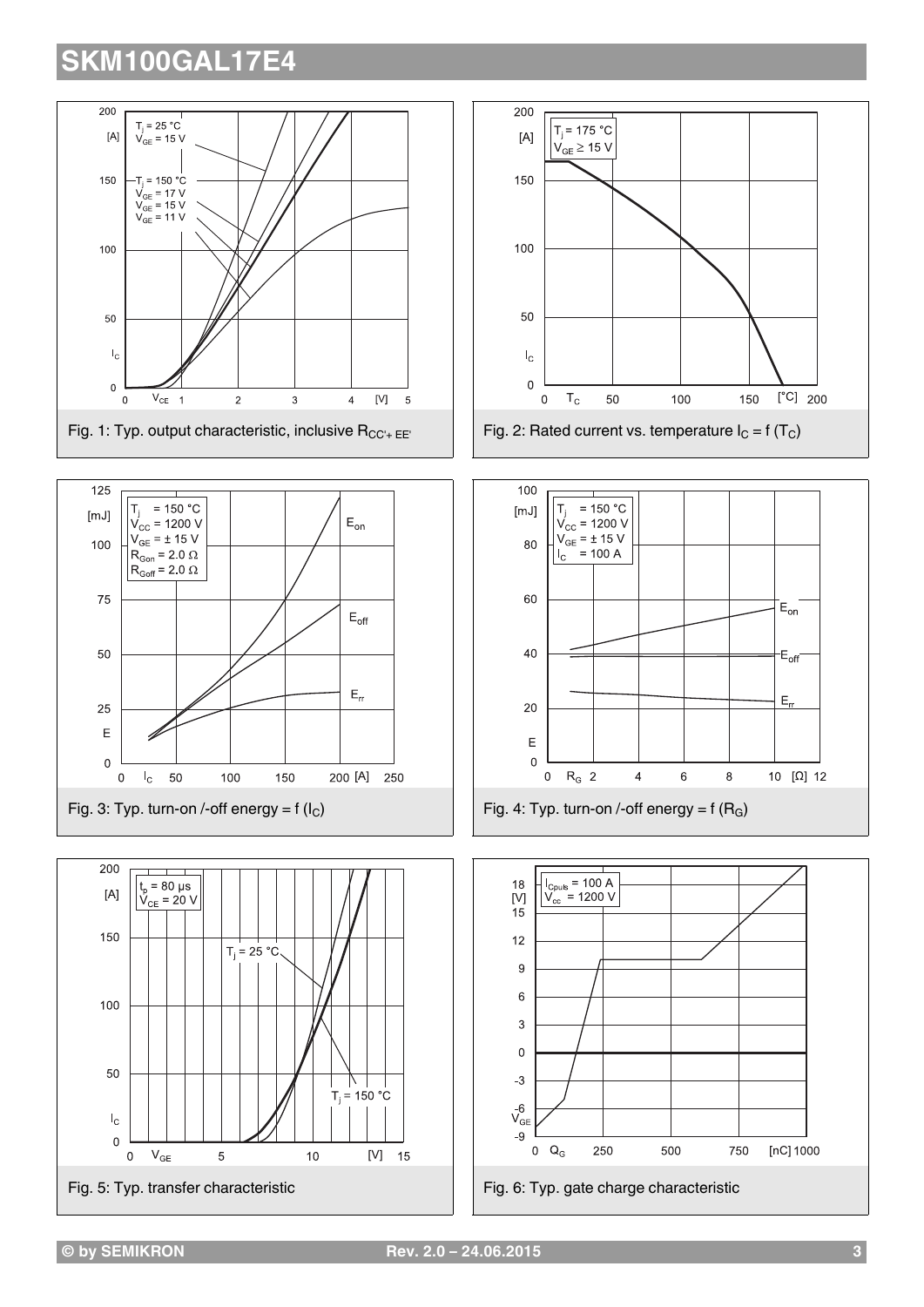

d off-

t<sub>d on</sub>

t. F

 $= 150 °C$ 

 $= 100 A$ 

10 [ $\Omega$ ] 12

 $[V]$ 

 $= I_F[A]$ 

100

50

 $25$ 

 $\overline{4}$ 

**4 Rev. 2.0 – 24.06.2015 © by SEMIKRON**